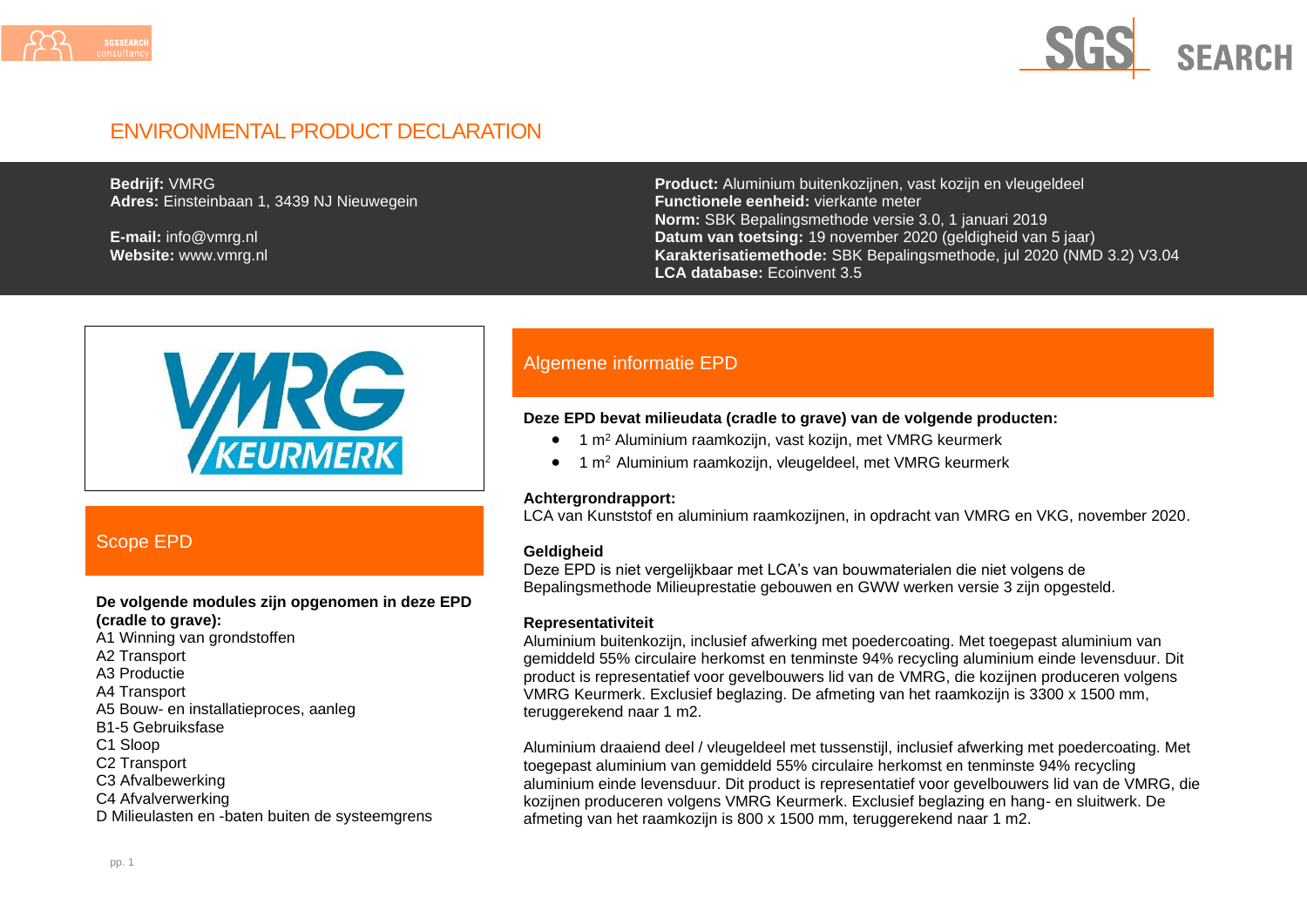

# 1 m2 Aluminium raamkozijn, vast kozijn, met VMRG keurmerk

| <b>Impact category</b>                    | Unit                  | <b>Total Production</b><br>stage | <b>Product stage</b> |              |               | <b>Construction process</b><br>stage |                                                       | Use stage    | End of life stage                |                |                     |                | <b>Benefits and</b><br>loads beyond<br>the system<br>boundaries |
|-------------------------------------------|-----------------------|----------------------------------|----------------------|--------------|---------------|--------------------------------------|-------------------------------------------------------|--------------|----------------------------------|----------------|---------------------|----------------|-----------------------------------------------------------------|
|                                           |                       |                                  | materials<br>Raw     | Transport    | Manufacturing | Transport gate<br>to site            | Assembly /<br>Construction<br>installation<br>process | stage<br>Use | -contrsuction<br>demolition<br>ف | Transport      | processing<br>Waste | Disposal       | Recovery-<br>Recycling-<br>potential<br>Reuse                   |
|                                           |                       | A1 - A3                          | A <sub>1</sub>       | A2           | A3            | A4                                   | A <sub>5</sub>                                        | в            | C <sub>1</sub>                   | C <sub>2</sub> | C <sub>3</sub>      | C <sub>4</sub> | D                                                               |
| 1 abiotic depletion, non fuel (AD)        | kg Sb eq              | 8,55E-05                         | 8,51E-05             | 3,94E-07     | 1,72E-08      | 3,97E-08                             | $0,00E+00$                                            | 7,84E-06     | $0,00E+00$                       | 1,32E-07       | 2,72E-07            | 2,25E-09       | $-5,27E-05$                                                     |
| 2 abiotic depletion, fuel (AD)            | kg Sb eg              | 2,10E-01                         | 1,91E-01             | 1,04E-03     | 1,82E-02      | 1,04E-04                             | $0,00E+00$                                            | 3,47E-03     | $0,00E+00$                       | 3,48E-04       | 4,47E-04            | 2,86E-05       | $-1,18E-01$                                                     |
| 4 global warming (GWP)                    | kg CO <sub>2</sub> eq | 3,33E+01                         | $3,09E + 01$         | 1,39E-01     | 2,22E+00      | 1,40E-02                             | $0,00E+00$                                            | 4,95E-01     | $0,00E+00$                       | 4,65E-02       | 1,32E+00            | 4,58E-03       | $-1,92E+01$                                                     |
| 5 ozone layer depletion (ODP)             | kg CFC-11 eq          | 1,58E-06                         | 1,37E-06             | 2,59E-08     | 1,84E-07      | 2,61E-09                             | $0,00E+00$                                            | 4,99E-08     | $0,00E+00$                       | 8,69E-09       | 3,36E-08            | 3,83E-10       | $-5,73E-07$                                                     |
| 6 photochemical oxidation (POCP)          | kg C2H4               | 1,36E-02                         | 1,34E-02             | 8,22E-05     | 1,14E-04      | 8,28E-06                             | $0,00E+00$                                            | 3,17E-04     | $0,00E+00$                       | 2,76E-05       | 3,68E-05            | 2,55E-06       | $-7,88E-03$                                                     |
| 7 acidification (AP)                      | kg SO <sub>2</sub> eq | 1,59E-01                         | 1,57E-01             | 6,00E-04     | 1,91E-03      | 6,05E-05                             | $0,00E + 00$                                          | 1,25E-03     | $0,00E+00$                       | 2,02E-04       | 4,02E-04            | 1,97E-05       | $-1,05E-01$                                                     |
| 8 eutrophication (EP)                     | kg PO4--- eg          | 1,62E-02                         | 1,50E-02             | 1,21E-04     | 1,07E-03      | 1,22E-05                             | $0,00E+00$                                            | 1,70E-04     | $0,00E+00$                       | 4,07E-05       | 7,50E-05            | 2,91E-06       | $-8,79E-03$                                                     |
| 9 human toxicity (HT)                     | kg 1,4-DB eq          | 2,43E+01                         | 2,47E+01             | 5,68E-02     | $-5,26E-01$   | 5,72E-03                             | $0,00E+00$                                            | 1,00E-01     | $0,00E+00$                       | 1,91E-02       | 7,01E-02            | 1,31E-03       | $-1,85E+01$                                                     |
| 10 Ecotoxicity, fresh water (FAETP)       | kg 1,4-DB eq          | 3,32E-01                         | 3,29E-01             | 1,65E-03     | 1,26E-03      | 1,66E-04                             | $0,00E+00$                                            | 2,22E-03     | $0,00E+00$                       | 5,54E-04       | 3,97E-03            | 9,23E-05       | $-1,18E-01$                                                     |
| 12 Ecotoxcity, marine water (MAETP)       | kg 1,4-DB eg          | 1,43E+03                         | $1,44E+03$           | 5,88E+00     | $-1,01E+01$   | 5,93E-01                             | $0,00E+00$                                            | 7,99E+00     | $0,00E+00$                       | 1,98E+00       | 1,16E+01            | 1,55E-01       | $-9,04E+02$                                                     |
| 14 Ecotoxicity, terrestric (TETP)         | kg 1,4-DB eq          | 6,39E-02                         | 5,25E-02             | 1,96E-04     | 1,12E-02      | 1,97E-05                             | $0,00E+00$                                            | 3,39E-04     | $0,00E+00$                       | 6,58E-05       | 1,88E-04            | 6,56E-06       | $-3,40E-02$                                                     |
| 111. Energy, primary, renewable, excludi  | <b>MJ</b>             | 4,46E+01                         | 4,20E+01             | 2,27E-02     | 2,62E+00      | 2,28E-03                             | $0,00E+00$                                            | 2,75E-01     | $0,00E+00$                       | 7,62E-03       | 7,83E-02            | 2,84E-03       | $-2,46E+01$                                                     |
| 113. Energy, primary, renewable, materia  | <b>MJ</b>             | $0,00E+00$                       | $0,00E + 00$         | $0,00E + 00$ | $0,00E+00$    | $0,00E + 00$                         | $0,00E + 00$                                          | $0,00E+00$   | $0,00E+00$                       | $0,00E+00$     | $0,00E+00$          | $0,00E+00$     | $0,00E+00$                                                      |
| 101. Energy, primary, renewabl            | <b>MJ</b>             | 4,46E+01                         | 4,20E+01             | 2,27E-02     | 2,62E+00      | 2,28E-03                             | $0,00E+00$                                            | 2,75E-01     | $0,00E+00$                       | 7,62E-03       | 7,83E-02            | 2,84E-03       | $-2,46E+01$                                                     |
| 112. Energy, primary, non-renewable, exc. | <b>MJ</b>             | 4,04E+02                         | $3,64E+02$           | 2,30E+00     | 3,73E+01      | 2,32E-01                             | $0,00E+00$                                            | 7,74E+00     | $0,00E+00$                       | 7,73E-01       | 8,92E-01            | 5,74E-02       | $-1,85E+02$                                                     |
| 114. Energy, primary, non-renewable, mat  | <b>MJ</b>             | 1,30E+01                         | 1,30E+01             | $0.00E + 00$ | $-2,56E-02$   | $0,00E+00$                           | $0,00E + 00$                                          | $0,00E+00$   | $0,00E+00$                       | $0,00E+00$     | $0,00E+00$          | $0,00E+00$     | $-1,27E+01$                                                     |
| 102. Energy, primary, non-renewable       | <b>MJ</b>             | 4,17E+02                         | 3,77E+02             | 2,30E+00     | 3,72E+01      | 2,32E-01                             | $0,00E+00$                                            | 7,74E+00     | $0,00E+00$                       | 7,73E-01       | 8,92E-01            | 5,74E-02       | $-1,98E+02$                                                     |
| 108. Secondary material                   | kg                    | 1,65E+00                         | $1,65E+00$           | $0,00E+00$   | $0.00E + 00$  | $0,00E+00$                           | $0,00E+00$                                            | 0,00E+00     | $0,00E+00$                       | $0,00E+00$     | $0,00E+00$          | $0,00E+00$     | $0,00E+00$                                                      |
| 109. Secondary fuel, renewable            | <b>MJ</b>             | $0,00E+00$                       | $0,00E+00$           | $0,00E+00$   | $0,00E+00$    | $0,00E+00$                           | $0,00E+00$                                            | 0,00E+00     | $0,00E+00$                       | $0,00E+00$     | $0,00E+00$          | $0,00E+00$     | $0,00E+00$                                                      |
| 110. Secondary fuel, non-renewable        | <b>MJ</b>             | $0.00E + 00$                     | $0,00E+00$           | $0,00E+00$   | $0,00E + 00$  | $0,00E+00$                           | $0,00E+00$                                            | 0,00E+00     | $0,00E+00$                       | $0,00E+00$     | $0,00E+00$          | $0,00E+00$     | $0,00E+00$                                                      |
| 104. Water, fresh water use               | m <sub>3</sub>        | 5,45E-01                         | 5,28E-01             | 4,09E-04     | 1,70E-02      | 4,12E-05                             | $0,00E+00$                                            | 4,28E-03     | $0,00E+00$                       | 1,37E-04       | 1,86E-03            | 4,08E-05       | $-1,63E-01$                                                     |
| 106 Waste, hazardous                      | kg                    | 1,70E-02                         | 1,66E-02             | 1,38E-06     | 4,00E-04      | 1,39E-07                             | $0,00E+00$                                            | 3,47E-06     | $0,00E+00$                       | 4,62E-07       | 2,24E-06            | 5,21E-08       | 6,62E-03                                                        |
| 105 Waste, non hazardous                  | kg                    | 4,85E+00                         | 4,75E+00             | 1,32E-01     | $-3,36E-02$   | 1,33E-02                             | $0,00E+00$                                            | 3,76E-02     | $0,00E+00$                       | 4,43E-02       | 2,17E-02            | 9,78E-02       | $-3,07E+00$                                                     |
| 107 Waste, radioactive                    | kg                    | 8,28E-04                         | 7,31E-04             | 1,46E-05     | 8,25E-05      | 1,47E-06                             | $0,00E+00$                                            | 3,00E-05     | $0,00E+00$                       | 4,89E-06       | 3,13E-06            | 2,33E-07       | $-2,50E-04$                                                     |
| 120. Components for re-use                | kg                    | $0.00E + 00$                     | $0,00E+00$           | $0,00E+00$   | 0,00E+00      | $0,00E+00$                           | $0,00E+00$                                            | $0,00E+00$   | $0,00E+00$                       | $0,00E+00$     | $0,00E+00$          | $0,00E+00$     | $0,00E+00$                                                      |
| 121. Materials for recycling              | kg                    | 5,89E-01                         | $0,00E+00$           | $0.00E + 00$ | 5,89E-01      | $0,00E+00$                           | $0,00E+00$                                            | $0.00E + 00$ | $0,00E+00$                       | $0,00E+00$     | $0,00E+00$          | $0,00E+00$     | 2,71E+00                                                        |
| 122. Materials for energy recovery        | kg                    | 1,30E-02                         | $0,00E+00$           | $0,00E+00$   | 1,30E-02      | $0,00E+00$                           | $0,00E+00$                                            | 7,70E-02     | $0,00E+00$                       | $0,00E+00$     | $0,00E+00$          | $0,00E+00$     | 7,54E-01                                                        |
| 123. Exported energy, electric            | <b>MJ</b>             | 3,71E-02                         | $0,00E+00$           | $0,00E+00$   | 3,71E-02      | $0,00E+00$                           | $0,00E+00$                                            | $0,00E + 00$ | $0,00E+00$                       | $0,00E+00$     | $0,00E+00$          | $0,00E+00$     | 4,59E+00                                                        |
| 124. Exported energy, thermal             | <b>MJ</b>             | 6,39E-02                         | $0,00E+00$           | $0,00E+00$   | 6,39E-02      | $0,00E+00$                           | $0,00E+00$                                            | $0.00E + 00$ | $0,00E+00$                       | $0,00E+00$     | $0,00E+00$          | $0,00E+00$     | 7,90E+00                                                        |
| Milieu kosten indicator (MKI)             | Euro                  | 4,85E+00                         | 4,75E+00             | 1,65E-02     | 8,37E-02      | 1,66E-03                             | $0,00E+00$                                            | 4,24E-02     | $0,00E+00$                       | 5,55E-03       | 7,62E-02            | 4,80E-04       | $-3,25E+00$                                                     |